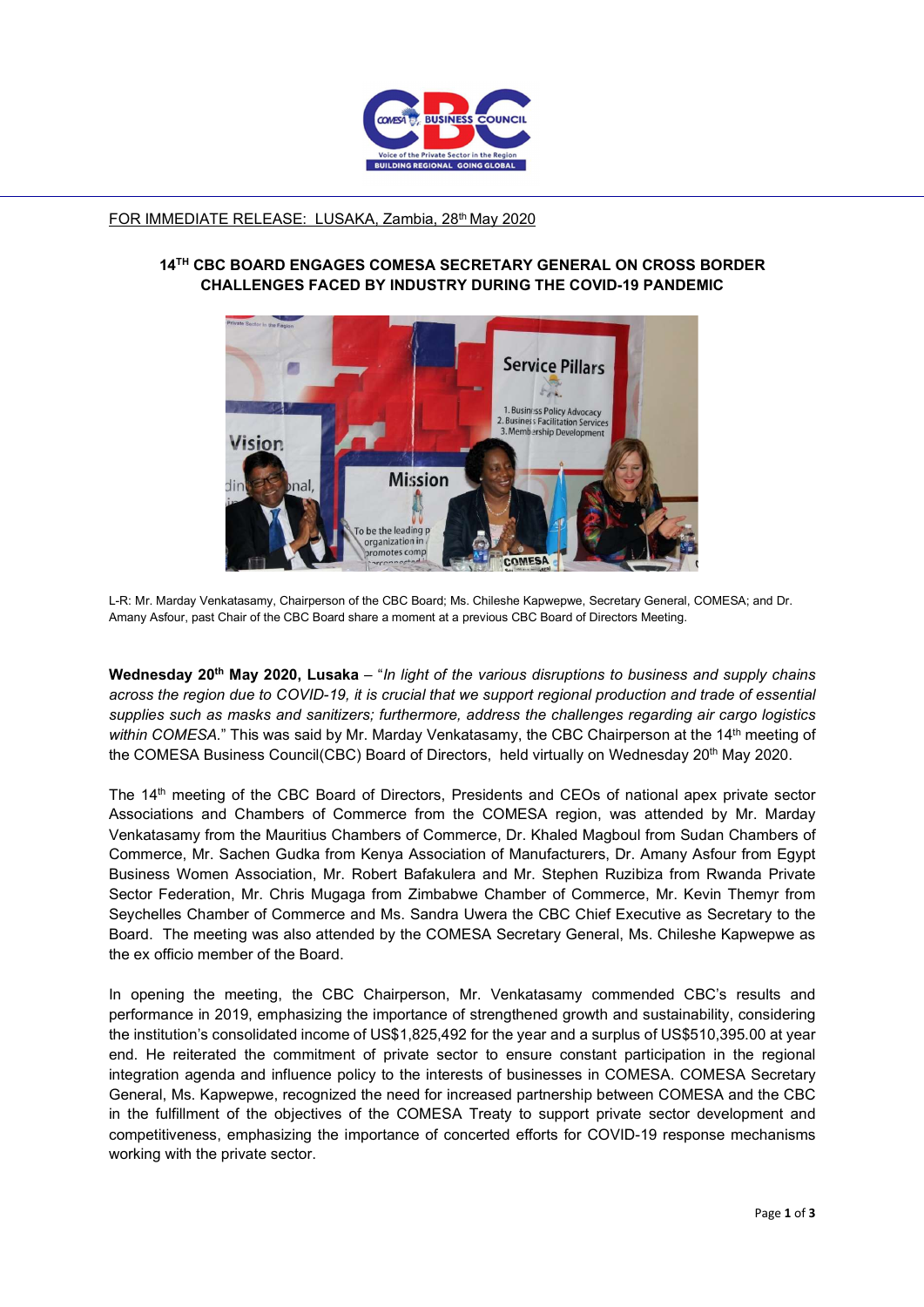During the Board meeting, the business associations engaged with the COMESA Secretary General on the challenges related to the movement of goods at the borders, due to the containment measures put in place to curb COVI9-19. The CBC highlighted the regional Business Position Statement that was presented to COMESA and further informed the development of the COMESA Regional Guidelines for the movement of essential goods and services.

In his remarks, Dr. Magboul of the Sudan Chambers of Commerce, shared various experiences on systems that have been put in place to facilitate the continued trade flows, including relay system for logistics and transporters at the Sudan-Egypt borders. Mr. Bafakulera - Rwanda Private Sector Federation, noted the most recent challenges at the Rusumo border post between Rwanda and Tanzania that has seen the delay of movement of goods due to closure of borders. He noted that bilateral negotiations were ongoing and seemed successful. The CBC Chairperson, Mr. Venkatasamy noted that local production capacity should be enhanced as Africa can be an alternative source market for essential medical supplies. He further noted that Mauritius currently manufactures over 1 million masks a day which could be supplied into the region. The Board recommended that COMESA implement an instant border measures inquiry, reporting and monitoring platform consisting of border coordination platform that supports notification and resolution of impediments in light of the increase in challenges that are being met at the border. The Board further recommended the development of a regional database of suppliers of essential products and medical supplies to address the gaps within the countries.

Affirming the above, the COMESA Secretary General, noted that harmonized approaches towards addressing the measures have been put in place, and further highlighted that the third Extra Ordinary meeting of the COMESA Council of Ministers meeting adopted regional guidelines to address the border corridor impediments. She further informed the meeting of consolidated efforts by COMESA and the AU to facilitate increased production capacity and trade of pharmaceutical products and essential supplies within the region. She also highlighted the importance of increased information-sharing in order to promote business linkages and regional sourcing of essential supplies in COMESA.

The 14th CBC Board meeting further considered key issues on the CBC policy agendas including the reports on: Promoting Agro-Industry Supply Chains along the Transport Corridors of Eastern and Southern; the Business Trader Observer (BTO): An Annual Survey of Business Impediments Along Trade and Transport Corridors in COMESA; the Regional Code on Anti-Corruption Compliance for Enterprises; and the Digital Financial Inclusion- Business Case report on a regional digital common payments scheme for MSMEs.

CBC's Chief Executive, Ms. Uwera presented on the measures put in place by the institution to facilitate effective execution of the 2020 workplan in light of the COVID-19 pandemic's impact on the economic landscape of the region. She noted the innovative schemes towards embracing digitization through virtual meetings; online workshops under the Digital Financial Inclusion Project; online trainings under the Local Sourcing for Partnerships Project in DRC and Zambia; and online national dialogues and BIZNET e-Market data mapping exercises in five countries.

Ms. Uwera further drew focus to the enterprise transparency and governance programs, particularly the Regional Code on Anti-Corruption Compliance for Enterprises, developed to inform national anti-corruption compliance policies within the operations of enterprises and Associations; further commending the associations for signing the regional code, and affirming that the CBC will support training programs on the Code's implementation to empower the Associations on compliance.